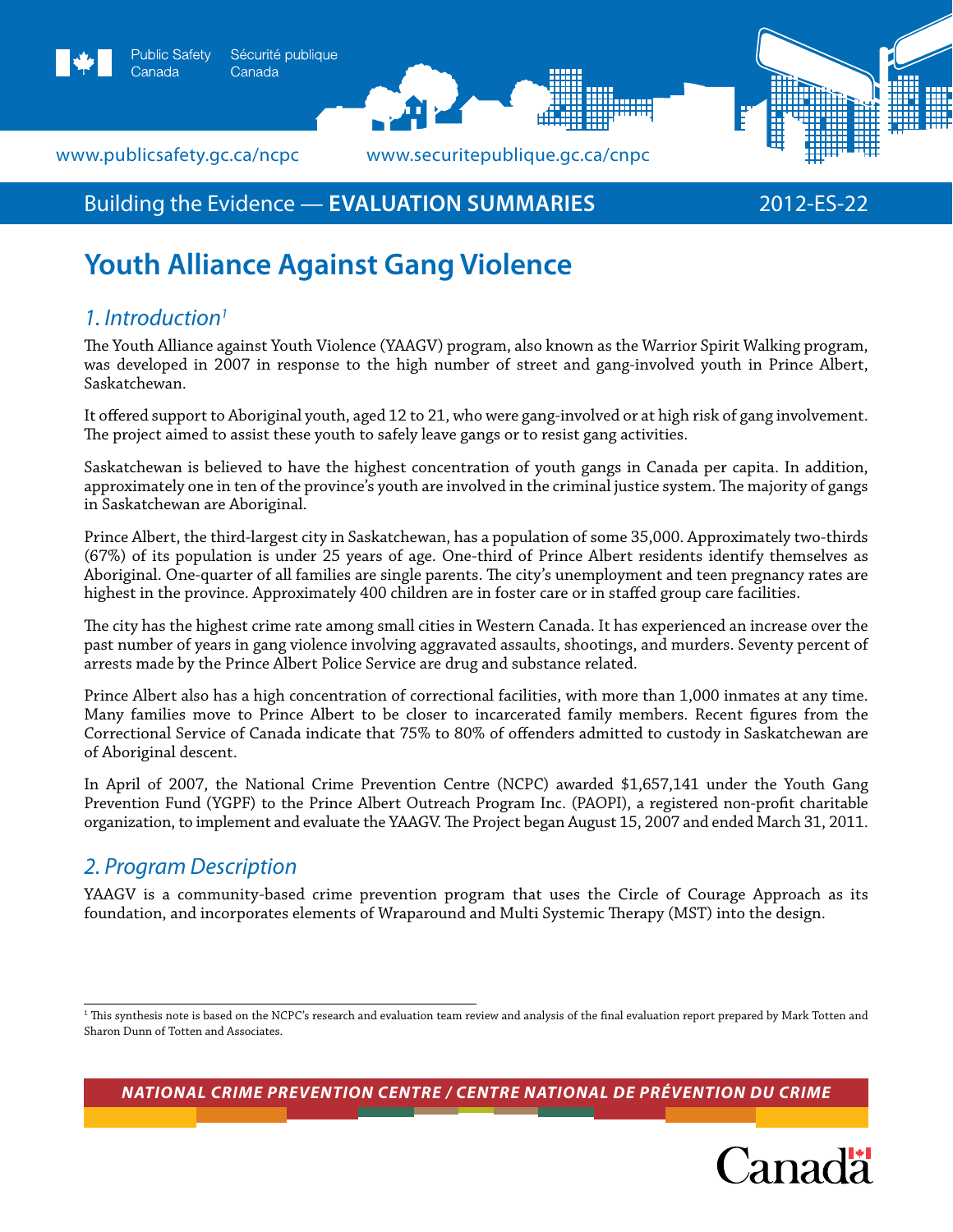The program was designed specifically to suit the needs of Aboriginal youth who were gang-involved or at risk of gang involvement. The program sought to:

- Increase youth attachment to school
- Increase youth employability and life skills
- Reduce youth involvement in gang-related violence and crime
- Increase literacy skills and high school completion rates

The Circle of Courage is a traditional indigenous model of youth development. Based on the four parts of the medicine wheel, the approach draws from indigenous philosophies of child rearing and education, and resilience research.

YAAGV focused on the multiple determinants of criminal and anti-social behaviour, and provided services in the youth's own neighbourhood instead of in the family unit.

In MST, the family is the primary area of work. Building the family's strengths is a main focus of intervention, but the vast majority of YAAGV youth had little to no contact with their parents. Many had grown up in care, and/ or been incarcerated for lengthy periods of time, while others had no contact with families due to severe abuse. Therefore, it was not deemed feasible to focus interventions on the family unit.

Finally, compared to MST, which averages 60 hours of contact with families over a four month period, YAAGV offered a much more intensive case management program, with youth receiving on average 684 hours of service.

The Wraparound approach is used with adolescents who have serious emotional disturbances and are at risk of out-of-home placement. It refers to a specific set of practices to develop individualized care plans based on the strengths, values, norms and preferences of the child, family and community. Like Wraparound, YAAGV used individualized care plans. However, for reasons discussed above, only a minority of cases involved parents.

YAAGV involved six components:

#### **Counselling**

Services included individual crisis, employment, substance abuse, female assistance group, and community school-based counselling services. A variety of socio-recreational and group activities were also offered to address peer pressure, conflict resolution, and gang resistance issues.

#### **Presentation Team**

Under staff supervision and support, selected program participants disengaging from gangs made presentations to other young people about the dangers of youth violence, bullying and gang involvement. The primary goal for the presenters was to develop employment and life skills.

#### **Senior and Junior Won Ska Cultural Schools**

This is an alternative school program to help high-risk Aboriginal youth complete their high school training, earn elementary and high school credits, increase literacy skills, increase life skills, and participate in employment training.

#### **Youth Activity Centre**

This centre provides a safe environment for recreational, arts, musical, and cultural activities.

#### **Van Outreach**

Four times a week staff used a van to make contact with high-risk youth on the streets. A nurse joined the staff twice a week to provide needle exchange services. Other services included providing healthy meals and drinks, and condom and bad-date list distribution, counselling, information, and referrals for more intensive services.

#### **Court Outreach**

Court house visits provided by a justice worker offering legal, counselling, information, and referral services.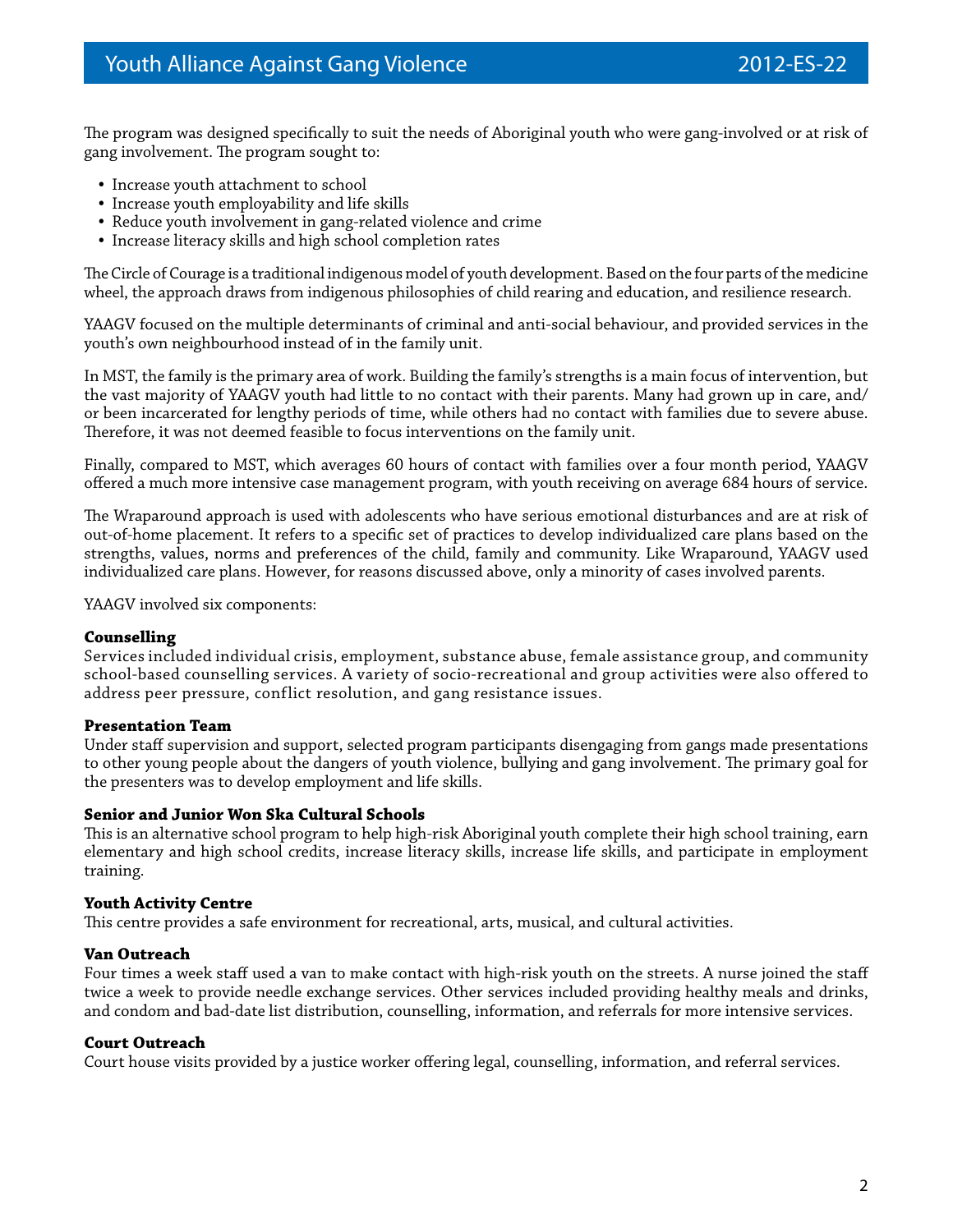### **Program Participants**

The program served 147 participants aged 12 to 21 between November 2007 and March 2011. Of these, 41% percent were female and 59% were male. The average age was 17.8 years.

#### *Risk Factors*

Fifty one percent reported being at risk of gang involvement while 49% reported being gang involved. All participants reported at least one risk factor, including substance abuse, violent crime, unemployment, prior arrests or suicide ideation.

Results of a survey conducted at entry indicate that 45% of youth had grown up in the care of child welfare and/or youth justice facilities, 33% had sold drugs in the six months prior to entering the program, 39% had attacked someone with the idea of seriously hurting them, 82% had a close family member with a severe drug or alcohol problem, 45% had severe alcohol problems (frequent binge drinking), 76% frequently used marijuana, 42% frequently used ecstasy, 26% reported having suicide ideation, and 13% had attempted suicide.

#### **Program Participation**

Between March 2008 and January 2011, 86 cases were closed. Of this number, twelve had not completed the program, nine had dropped out part way through, two committed suicide, and one was murdered. Of the remaining cases, 74 had successfully completed the program. All 74 participants had completed counselling and were gang-free at case closure.

At file closure, all 86 participants had received an average of 100.2 weeks of intervention. A total of 58,782 hours of face-to-face programming was received, with each of the 86 participants receiving 683.5 hours of services on average. Across programs, dosage ranged from a low of 13.8 hours (Van Outreach) to a high of 443.6 average hours of service per youth at the Junior Won Ska School. The majority of the active youth participated in at least four of the six program components.

The 74 youth who successfully completed the program received, on average, 749 hours of programming whereas the 12 youth who did not complete the program had received, on average, 290 hours of programming.

## *3. Evaluation of the Program*

An independent process and impact evaluation was conducted to determine the effectiveness and efficiency of the YAAGV project. The evaluation study ran from November 2007 to March 2011.

A mixed method approach was used, combining both quantitative and qualitative methods. Quantitative methods were used to determine the impact of the program on outcomes, and qualitative methods, which included client file review, focus groups, police records, and in-depth interviews with youth, were used to provide context to the quantitative findings.

The evaluation employed a non-randomized control group design. A total of 147 YAAGV youth were selected to join the treatment group. The control group consisted of 48 gang-involved or high-risk youth selected from the group of PAOPI court outreach cases. They were matched to the treatment group on key characteristics such as age, gang involvement, gender, Aboriginal status, place of residence, offending history, and employment and school status.

Outcomes were measured using various US-based standardized instruments adapted from the Centre for Disease Control: *Measuring Violence-related Attitudes, Behaviors, and Influences among Youths* compendium; the Rutgers *Teenage Risk and Prevention Questionnaire*; the Rochester Youth Development Study *Attachment to Teacher, and Depression Questionnaires*; and the Seattle Social Development Project *Parental Supervision, Attachment to Parents, Commitment to School* scales.

Data from program participants was collected on six occasions, over 30 months, at entry (denoted T1), 6 months (T2), 12 months (T3), 18 months (T4), 24 months (T5), and 30 months (T6). Data from the control group was collected at entry (T1), 6 months (T2), and 12 months (T3).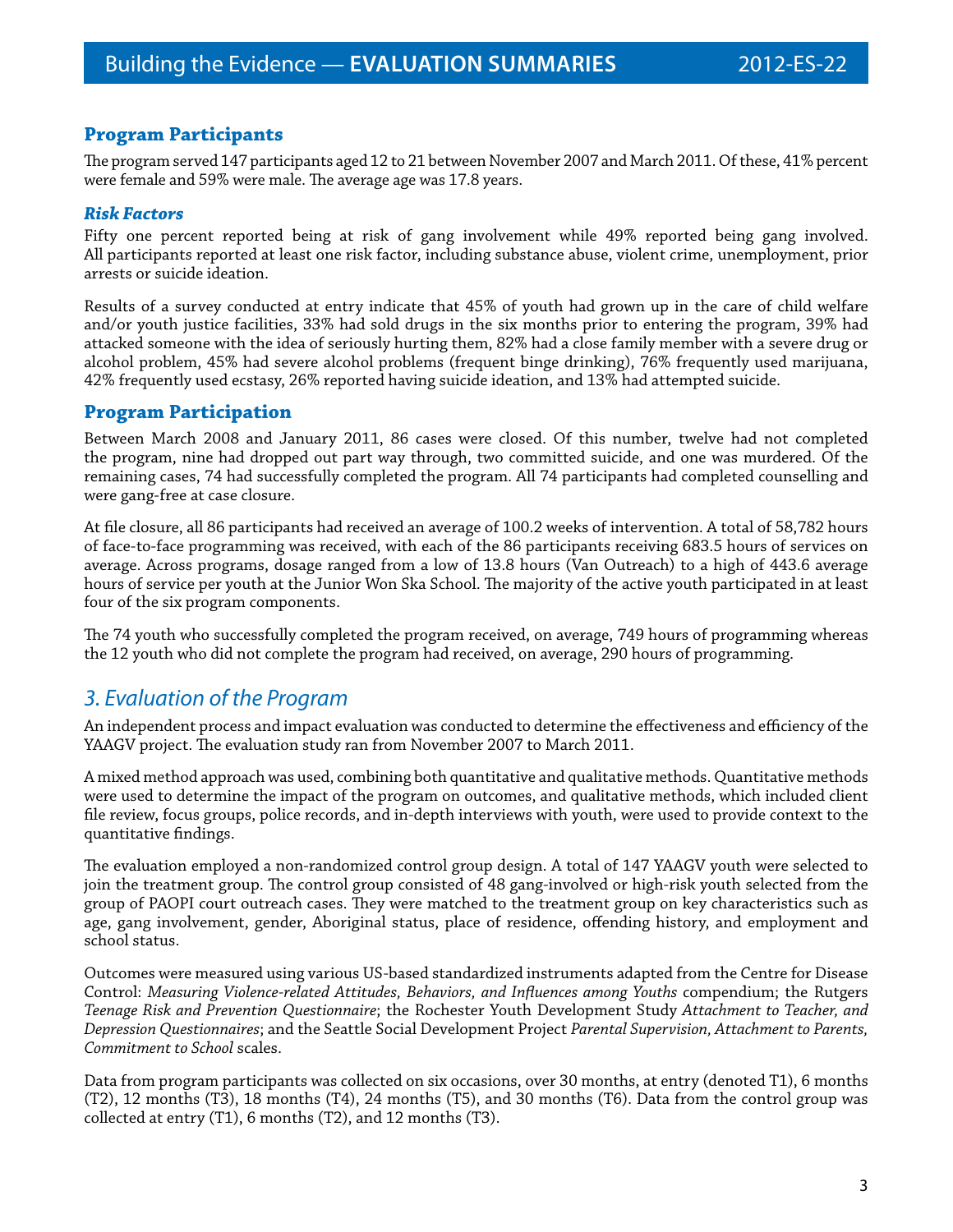Matched pair *t*-tests were used to determine whether differences between time periods were statistically significant for program participants. Independent samples *t*-tests were also used to determine group differences on each outcome at three time points: entry, 6 and 12 months.

## *4. Evaluation Findings*

### **Process Findings**

#### **Program delivery**

Field observations showed that interventions were gender responsive, culturally competent, and were implemented as planned. Observations also demonstrated high demand for each type of service provided to youth. The exceptions were Van Outreach and the Youth Activity Centre, which had relatively low rates of participation. In response, the hours of operation of the Van Outreach and YAC were changed to better serve clients.

#### **Satisfaction with the Program**

Focus group participants spoke highly of the Won Ska Cultural School, expressing that they felt respected by staff and trusted them. Individual attention from teachers, learning at one's own pace, completing credits and positive role modeling provided by program staff were identified as key success factors by program participants.

#### **Outcome Findings**

#### *Attitudes*

#### **Cultural identity**

No significant changes in cultural identity were found among program participants.

#### **Reductions in pro-violent attitudes and beliefs**

Four indices were used to measure pro-violent attitudes and beliefs. These were: Approval of Aggression, Retaliation to Aggression, Approval of Aggression and Retaliation Combined, and Conflict Resolution Skills. Data for these indicators were only available for T1 and T2. During this period, no significant changes were observed in general approval of aggression and retaliation. A significant improvement in conflict resolution skills (a 65% increase) was found between entry and six months.

#### **Acceptance of gangs**

Acceptance of gangs measured the extent to which participants believed it was acceptable or cool to be in a gang. Findings suggest that acceptance of gangs declined with time spent in the program. Significant changes were observed at T5 and T6. Acceptance of gangs had declined by 38% and 42% between entry and 24 and 30 months respectively.

#### **Attachment to parents**

Three indices were used to measure attachment to parents and parental figures. These were the Attachment to Parent, the Positive Parental Supervision, and the Pro-social Parental Involvement scales. While some positive changes (between 34% and 55% increase) were observed between entry into the program and the different measurement periods, none were found to be statistically significant.

#### *Risk Factors*

#### **Bonding to adult role models**

A 75% significant increase in bonding to adult role models was found for a very small number of YAAGV participants between T1 and T6 (30 months).

#### **Depression symptoms**

A significant 58% decrease in depression symptoms was found between T1 and T4 (18 months). Depression scores remained unchanged between T1 and subsequent measurement at 24 and 30 months.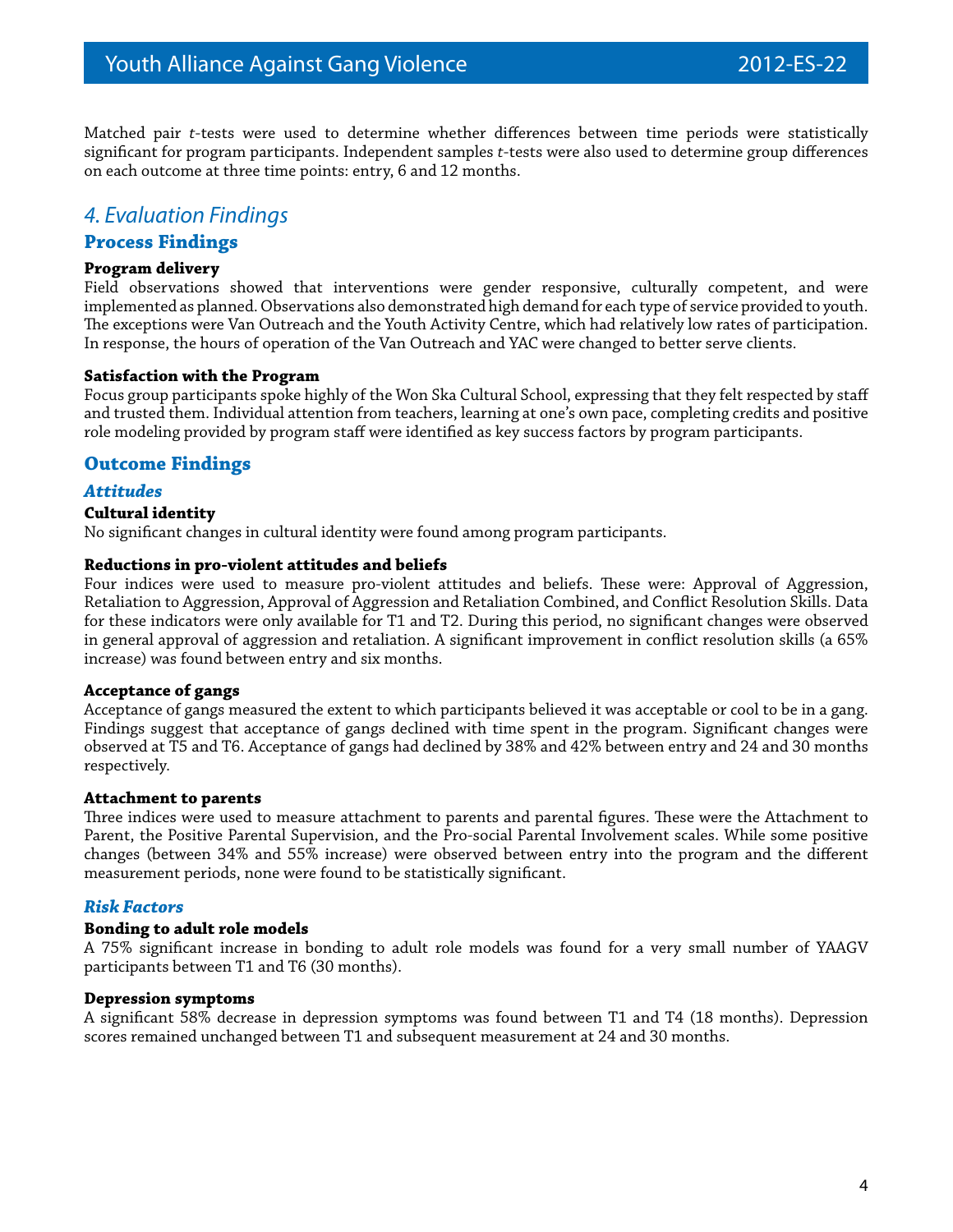#### **Attachment to school**

Attachment to school was based on three indicators: attachment to teachers, commitment to school, and number of suspensions. Results show that for a small number of program participants, attachment to teachers significantly increased by 63% between T1 and T5 (24 months) and by 75% at T6. No significant increases in commitment to school were found at 6, 12, 18, 24, or 30 months. Finally, the number of suspensions significantly decreased by 14% between T1 and T3 (12 months), but showed no significant subsequent changes over time.

#### **Attachment to the labour force**

The results of frequency analyses show that approximately 50% or more of the youth who were not working at T1 were employed at 6, 12, 18, and 30 months.

#### **Involvement with criminal and anti-social peers**

The level of involvement with criminal and anti-social friends remained unchanged for YAAGV participants. No significant differences were found between entry and the various measurement periods for this expected program outcome.

#### **Total risk**

An overall risk index was constructed to assess the extent to which the program reduced the attitudes and behaviours that might predispose youth to gang involvement. The index combined seven important indices; levels of non-violent crime; violent crime; present gang membership; school suspensions; anti-social peer behavior; substance abuse; and lack of access to adult role models. It had a reliability index of .66 which is slightly below the acceptable .70 criterion (Nunnally, 1978<sup>2</sup>). A significant reduction in risk was observed among the targeted youth between entry to the program and T3 (33% decrease), T4 (26%), and T5 (42%), but not at T6.

#### **Behaviours**

#### **Substance use**

The index of substance abuse indicated the number times over the previous six months a youth had used various types of drugs. A 60% significant decrease in substance abuse was observed for a very small number of participants between T1 and T6 (30 months). Comparisons across other times did not show any significant reductions.

#### **Crime and violence**

The evaluation found some reduction in participants' involvement in non-violent and violent crimes, however findings were inconsistent. The low reliability of these scales, and the smaller sample sizes at 24 and 30 months, may explain the lack of results.

Significant decreases in non-violent crimes were observed between T1 and T3 (47%) and between T1 and T4 (51%), but as mentioned above did not persist at 24 and 30 months. A significant decrease (33%) in involvement in violent crimes was found between T1 and T4 but, again, differences observed across other time comparisons were not significant.

#### **Gang affiliation**

The rate of exit from gangs among YAAGV participants increased over the six follow-up periods. Approximately 67% of youth who were gang members on entry to the program had left their gangs by six months, and 100% of youth who were gang members on entry had left by the 24 month follow-up. Overall, all youth who had successfully completed the program (*n* = 74) had exited gangs or had resisted involvement with gangs at case closure.

The table below provides a summary of key results. Only significant results are reported. None of the betweengroup analysis is reported as the comparison group was not equivalent to the YAAGV group.

<sup>2</sup> Nunnally, J.C. (1978). *Psychometric Theory*. New York: McGraw-Hill.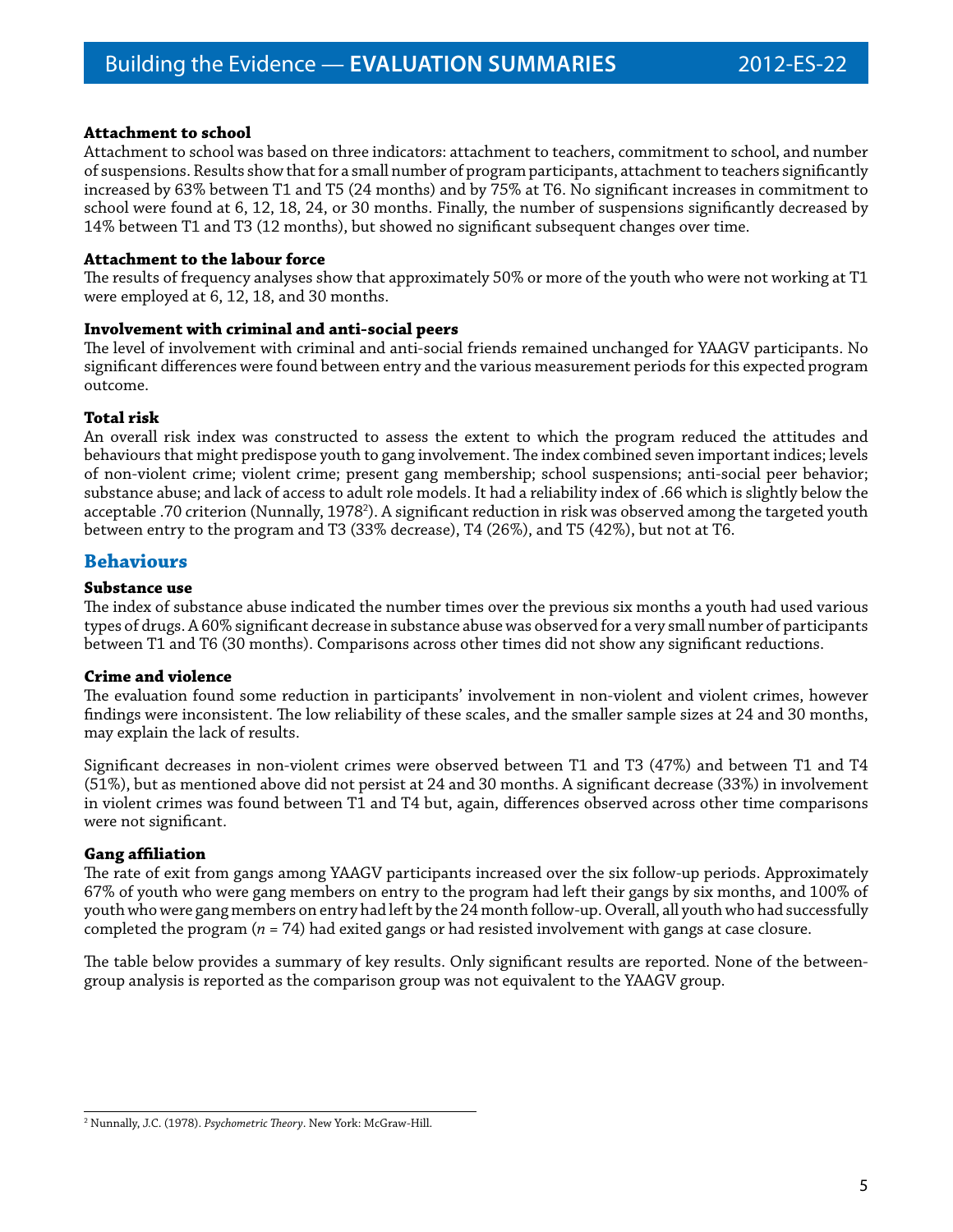|                                                          | <b>Comparison</b> | $\boldsymbol{n}$ | Increase $\uparrow$ /<br>Decrease $\downarrow$ | $\%$ | t    | $\boldsymbol{d}$ |
|----------------------------------------------------------|-------------------|------------------|------------------------------------------------|------|------|------------------|
| <b>Attitudes</b>                                         |                   |                  |                                                |      |      |                  |
| Pro-violence attitudes and beliefs - conflict resolution | T1 vs. T2         | 51               | $\uparrow$                                     | 64.7 | 3.61 | 0.72             |
| Positive attitudes toward gangs (acceptance of gangs)    | T1 vs. T5         | 24               | ↓                                              | 37.5 | 2.74 | 0.83             |
|                                                          | T1 vs. T6         | 12               | ↓                                              | 41.7 | 2.42 | 1.05             |
| <b>Risk Factors</b>                                      |                   |                  |                                                |      |      |                  |
| Bonding to adult role models                             | T1 vs. T6         | 12               | $\uparrow$                                     | 2.89 | 75.0 | 1.24             |
| Depressive symptoms                                      | T1 vs. T4         | 45               | ↓                                              | 1.99 | 57.8 | 0.43             |
| Attachment to school - teachers                          | T1 vs. T5         | 24               | 个                                              | 62.5 | 2.22 | 0.63             |
|                                                          | T1 vs. T6         | 12               | $\uparrow$                                     | 75.0 | 2.47 | 1.01             |
| Attachment to school - number of school suspensions      | T1 vs. T3         | 74               | ↓                                              | 13.5 | 2.14 | 0.39             |
| Total risk                                               | T1 vs. T3         | 76               | ↓                                              | 33.3 | 2.28 | 0.37             |
|                                                          | T1 vs. T4         | 49               | ↓                                              | 25.7 | 2.00 | 0.45             |
|                                                          | T1 vs. T5         | 24               | ↓                                              | 42.1 | 2.16 | 0.89             |
| <b>Behaviours</b>                                        |                   |                  |                                                |      |      |                  |
| Substance use                                            | T1 vs. T6         | 10               | ↓                                              | 60.0 | 2.22 | 1.05             |
| Non-violent crimes                                       | T1 vs. T3         | 75               | ↓                                              | 46.7 | 1.98 | 0.33             |
| Non-violent crimes                                       | T1 vs. T4         | 49               | ↓                                              | 51.0 | 2.88 | 0.70             |
| Violent crimes                                           | T1 vs. T4         | 49               | ↓                                              | 32.7 | 2.24 | 0.56             |

#### **YAAGV Summary of Outcome Results**

## **Cost Analysis Findings**

Including in-kind contributions and funding from NCPC, the total cost for delivering the program was \$2,623,222. The average cost per participant who successfully completed the program (*n* = 74) was \$35,448 or \$2,954 per month per participant.

### **Evaluation Limitations**

While the selection of a matched comparison group design in the current study would be deemed a sound research method<sup>3</sup>, it is limited in its ability to attribute outcomes to program activities. The following threats to statistical conclusion and internal validity should be considered when interpreting the results.

#### **Limitations of the statistical tests used**

The outcomes were measured multiple times, between groups, over a number of timeframes and assessed through two separate statistical methods, the Matched pair *t*-tests and the Independent samples *t*-tests. While these methods are appropriate for measuring change between two groups or between two time periods, they are less appropriate for measuring change over multiple times and between groups. The repeated measurement between times, and then separately between groups, could result in showing a positive change when there was none or not showing a positive change when there was one.

#### **Low sample size**

The participation rate between time periods and between group comparisons was quite low. For between-time comparisons, program participation dropped quite dramatically from 147 to 109 at 6 months, and then to 75 at 12 months, 49 at 18 months, 24 at 24 months and less than 12 at 30 months. For control group participants, the participation rate was even greater, dropping by almost half at 6 months and to just a few cases (less than 8) at 12 months.

<sup>3</sup> National Crime Prevention Centre (2007). *Evaluation Standards*. Ottawa, Ontario.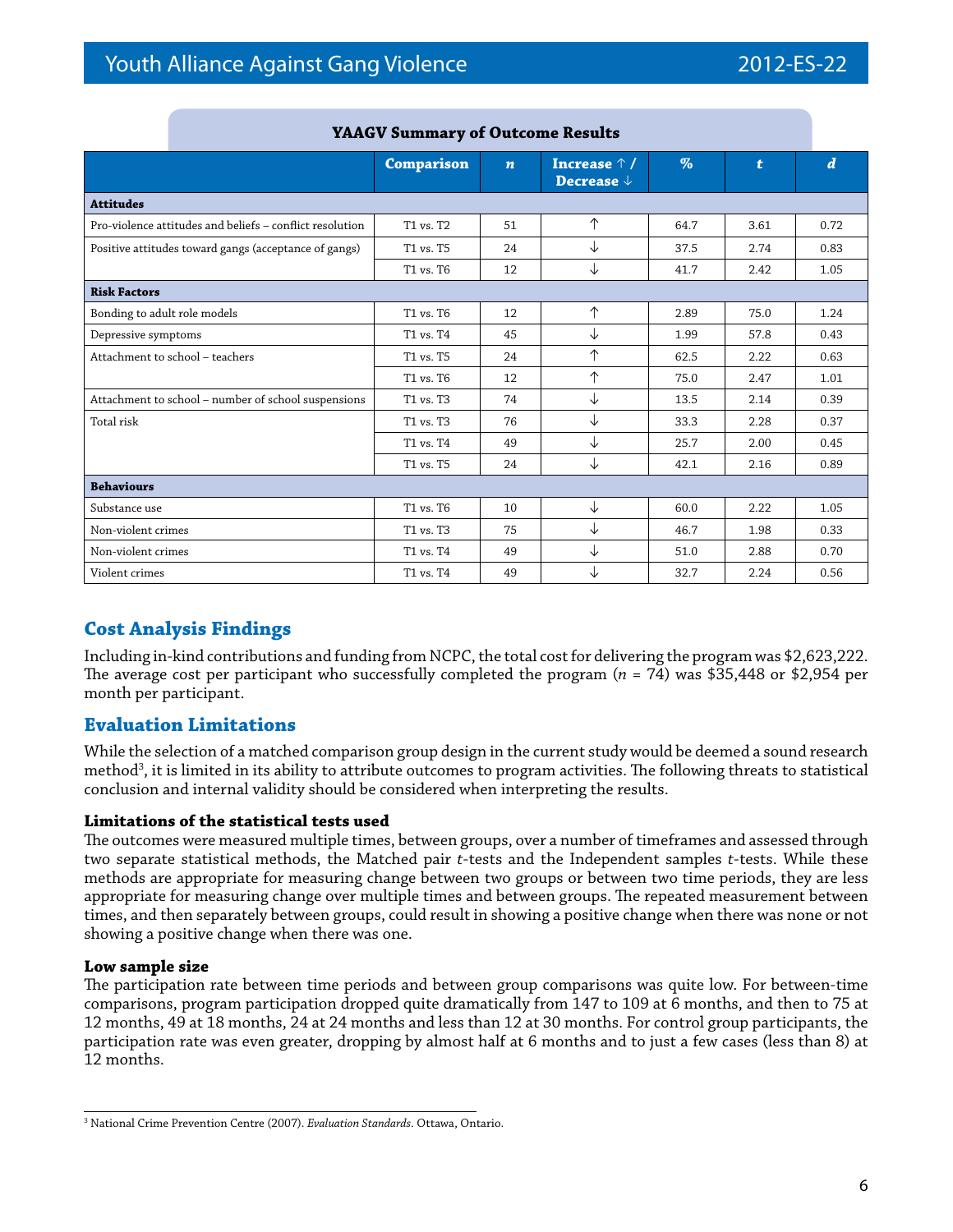#### **Unequivalent groups**

Results of Independent *t*-tests comparing the performance of control group participants on key matching characteristics show that the two groups were significantly different from each other at baseline, and therefore non-equivalent.

#### **Instrumentation**

YAAGV staff administered the questionnaires with young people because many of the participants had low levels of literacy. This may have introduced bias into the surveys as a result of the participants attempting to show themselves in the best possible light or where they were reluctant to provide honest answers.

#### **Low reliability of the measures**

A reliability analysis, performed on survey results used to measure outcomes, revealed that some of the scales had low-(Violent Crime scale)-to- moderate reliability (Non-violent Crime, Attachment to Teachers, Total Risk scales).

#### **Maturation**

As the study did not control for age or include analyses by age group, it is difficult to determine with confidence the impact of the program on certain age groups. Some of the participants were quite young when they started the program and had gone through a natural life maturation process by the time the evaluation ended. The older age category also went through some changes, becoming fathers or mothers, which may have added to their decision to exit the gang.

#### **Low reliability of measurement**

Characteristics of gang involved members were not analyzed separately from those of high-risk youth. It is possible that the differences between the two were significant enough to produce mixed results.

## *5. Lessons Learned and Recommendations*

The evaluation produced many recommendations to improve implementation of similar interventions in future and to inform future program evaluations.

#### **Program Delivery**

#### **Holistic youth services**

Gang-involved and high-risk youth often have needs that far exceed those of a usual crime prevention program. Gang projects serving youth are most effective when nested within a larger youth-serving organization and/or within a community-based spectrum of services. Food, clothing, shelter, medical care, schooling, employment, leisure and specialized health problems also need to be considered as part of the support provided to youth wanting to exit gangs or youth at high risk of joining a gang.

#### **Informed written consent**

Partnerships were developed with local health, counselling, shelter, recreational, artistic, employment and school programs to better address the complex needs of youth. It is important that case-related information be shared with relevant professionals in these organizations, and do so in a manner that respects the privacy and confidentiality of participants. A written consent process was put in place, and proved useful to ensure a safe exchange of case-specific information.

#### **Partnerships with schools**

Developing solid relationships with schools was a key success factor for this project. School principals regularly provided project staff with referrals of students who were experiencing difficulties and would benefit from intervention. This process allowed project staff to prioritize their work and ensured they knew which youth needed immediate assistance. Principals and teachers were knowledgeable about youth gang issues and were able to collaborate with YAAG program staff on assessment and ongoing therapeutic work with participants.

#### **Life skills training as a way to reach youth**

Life skills training sessions, such as teaching youth to cook, sew or plan their day, provided opportunities for YAAGV staff to initiate in-depth discussions with youth who were reluctant to share personal information in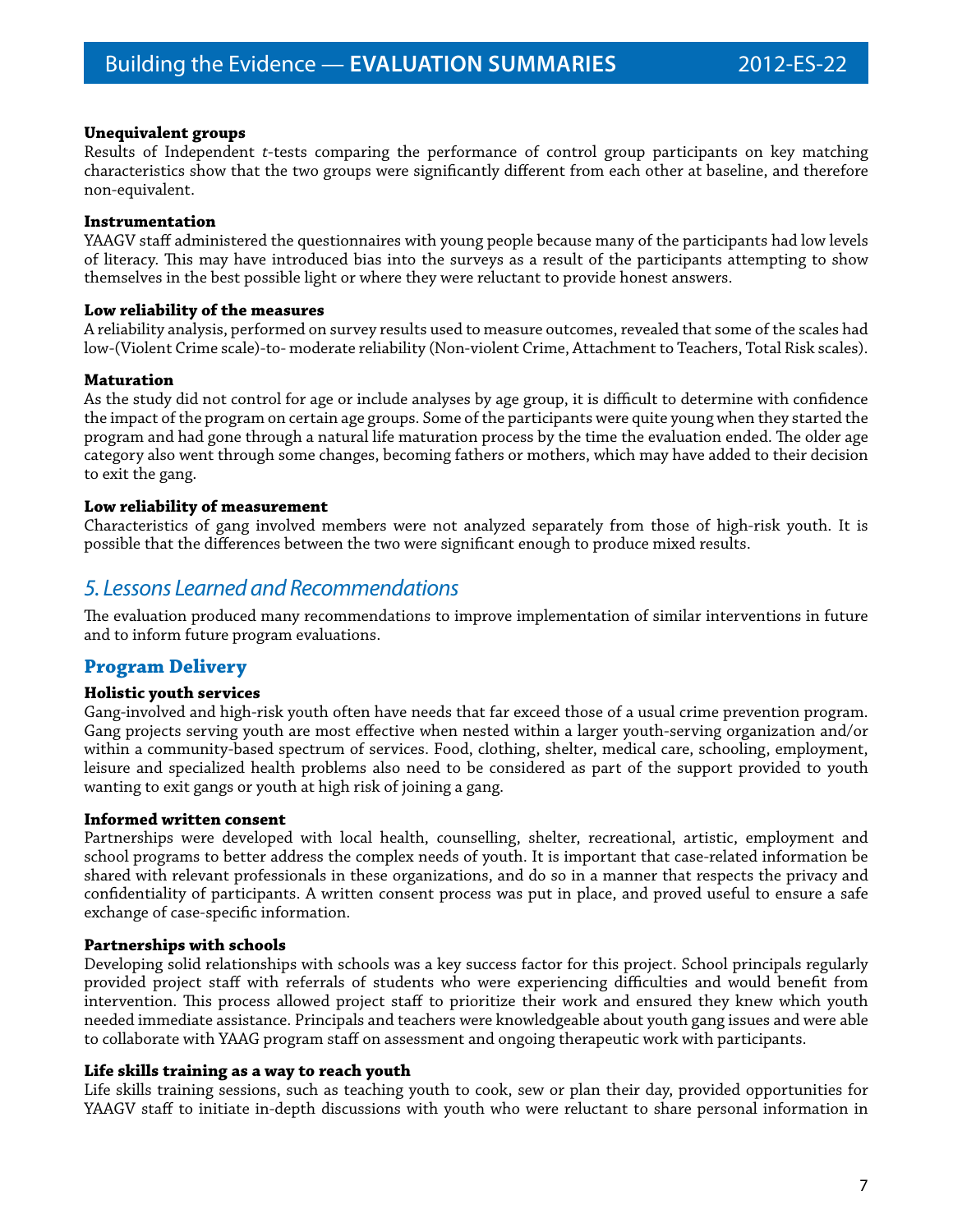more traditional counselling settings. This, in turn, led to a better understanding of the complexity of needs presented by individual youth. Program staff also reported that learning life skills creates resiliency in youth, particularly when they are able to put into action newly learned skills when faced with difficult situations.

#### **Engagement of high-risk parents into the program activities**

Engaging parents of gang-involved or high-risk youth can be challenging. Some successes were achieved by having program staff make home visits at the start of the school year to meet with the parents or guardians of each program participant. Their purpose was to engage family in school life, and open the door to regular communication. Inviting parents to family activities, such as holiday feasts, was also a successful method to engage parents or guardians.

#### **Gender responsiveness**

Implement separate therapeutic programs for girls and young women as many have experienced sexual violence by men. It was hard for the young women to relate to male staff.

#### **Opportunities for meaningful youth engagement**

The organization provided multiple opportunities for youth to get engaged in the development and design of the program, such as sitting on Advisory Committees, becoming peer mentors, making presentations to youth in schools and at other youth gathering events. This encouraged youth to become more engaged in program activities and have greater ownership of service solutions developed for them.

#### **Relationships with local police**

For a variety of reasons, developing a solid working relationship with the local police was difficult. Given the serious nature of criminal activity engaged in by many gang-involved youth, developing partnerships with police early into the project are critical for the success of gang projects.

#### **Evaluation**

#### **Create an evaluation culture**

Service agency staff often has minimal experience with evaluation, which can present challenges. Evaluators should engage staff in evaluation activities and evaluation products from the start.

#### **Engage youth**

Young people need to know that their voices are important and that their ideas and concerns will be addressed. Informing youth of their rights as well as the progress and outcomes of evaluation may be an effective way to keep them engaged in evaluation. Engaging members of the target group in the evaluation activities and products (e.g., review of survey instruments, data collection strategies) may help ensure greater validity and reliability in the findings.

#### **Consider gender issues**

Evaluation tools should be responsive to women's needs. Risk assessments and survey questions should address issues related to care of children, involvement in the sex trade, and depression.

#### **Adapt to cultural characteristics**

To ensure that evaluation methodology and tools are reflective of First Nations and Métis cultures, standardized instruments need to be adapted to the characteristics of that audience, and their construct validity ensured. It cannot be assumed that standardized instruments adopted from other programs and implemented in different settings and for different populations will work in the Canadian context, and more specifically, the Aboriginal context.

#### **Triangulate qualitative and quantitative data**

Purely quantitative data cannot capture the complexity of issues like gang involvement, the sex trade, mental health and culture. Quantitative methods should be supplemented with qualitative methods. Case study designs have been found to be particularly effective when conducting research and evaluation studies in Aboriginal contexts.